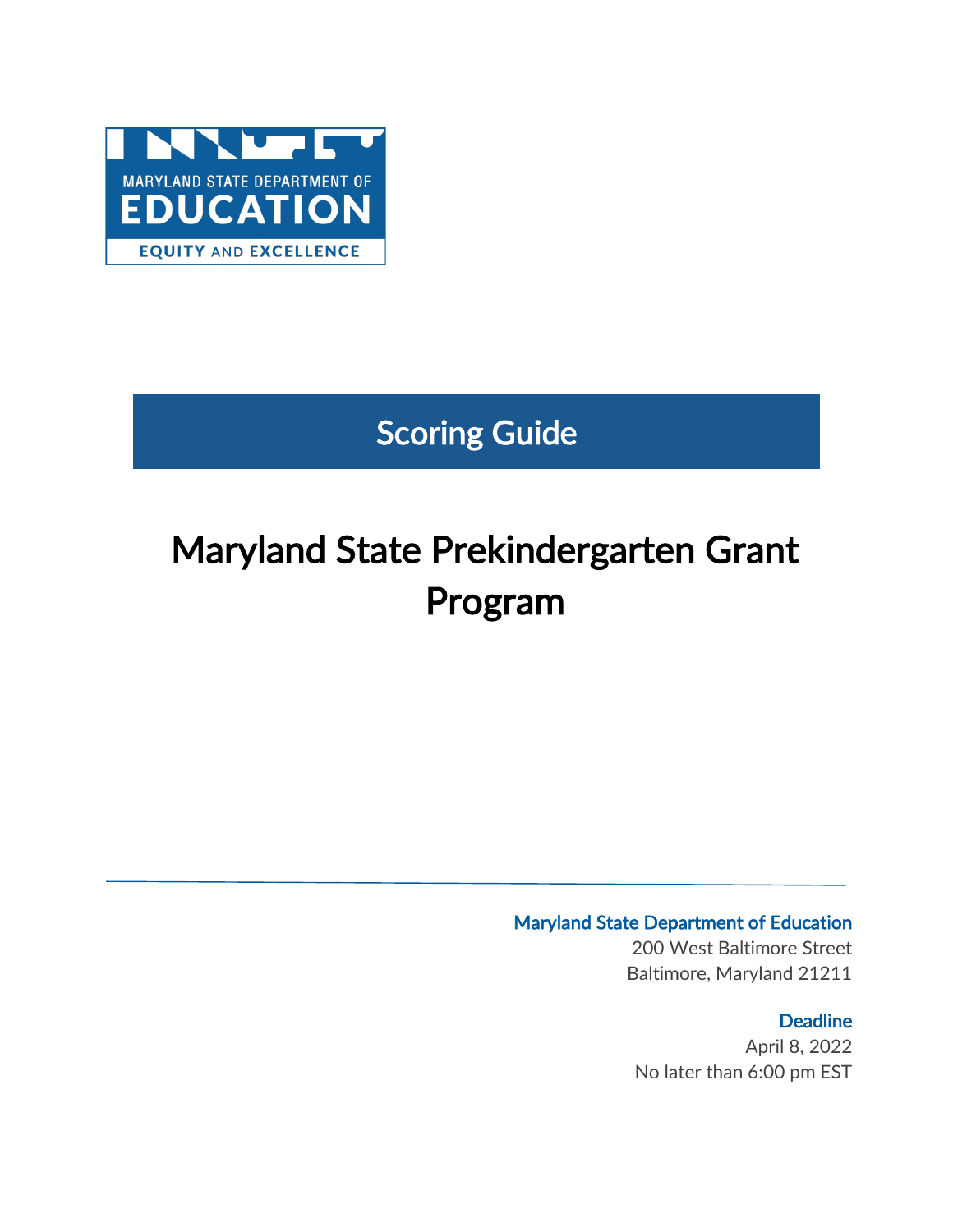#### MARYLAND STATE DEPARTMENT OF EDUCATION

#### Mohammed Choudhury

State Superintendent of Schools Secretary-Treasurer, Maryland State Board of Education

#### Deann M. Collins, Ed.D

Deputy Superintendent, Teaching and Learning

#### Steven Hicks

Assistant Superintendent, Division of Early Childhood

#### MARYLAND STATE BOARD OF EDUCATION

#### Clarence C. Crawford

President, Maryland State Board of Education

Charles R. Dashiell, Jr., Esq. (Vice President)

Shawn D. Bartley, Esq.

Gail Bates

Chuen-Chin Bianca Chang

Susan J. Getty, Ed.D.

Vermelle Greene, Ph.D.

Jean C. Halle

Dr. Joan Mele-McCarthy

Rachel L. McCusker

Lori Morrow

Brigadier General Warner I. Sumpter (Ret.)

Holly C. Wilcox, Ph.D.

Kevin Bokoum (Student Member)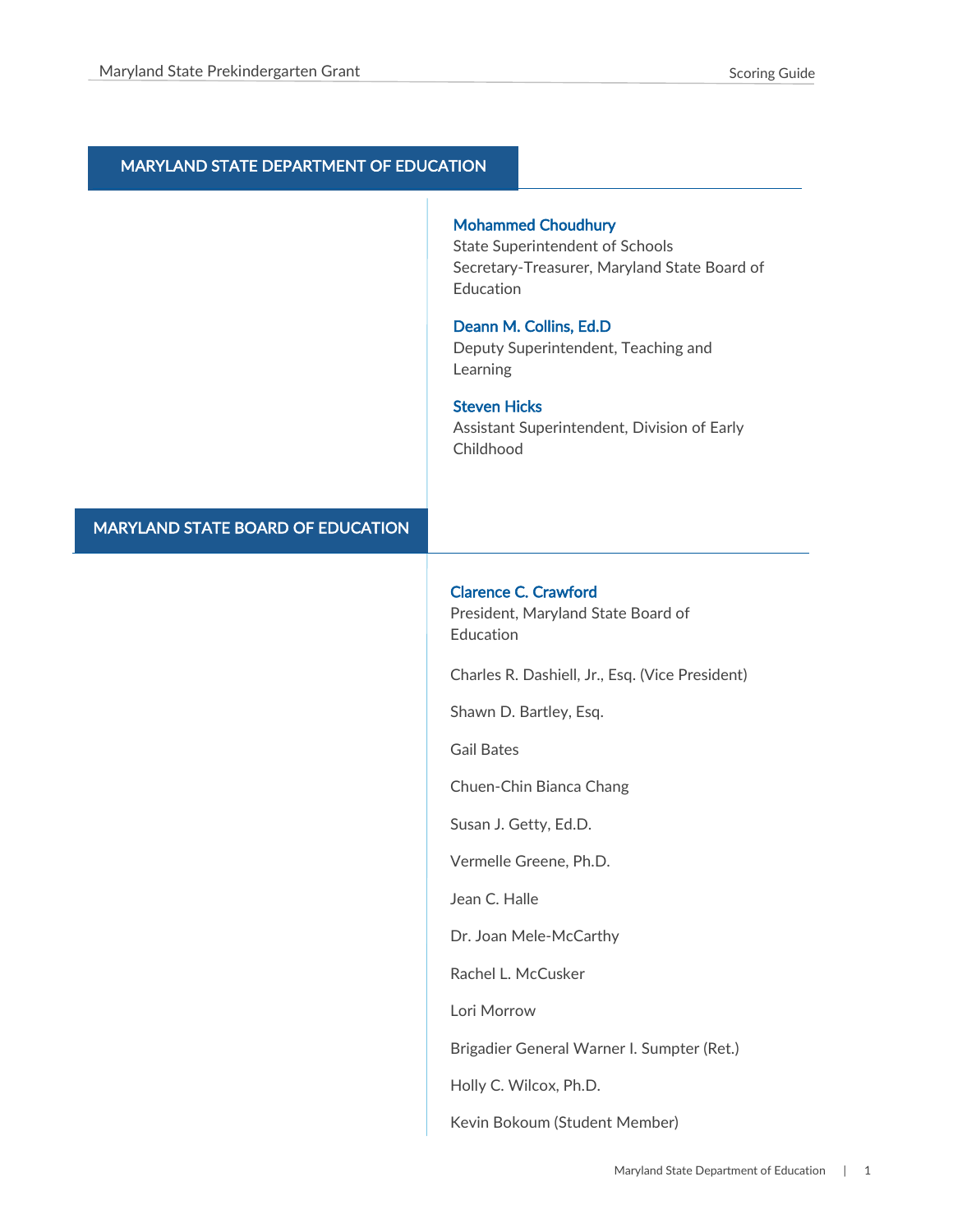#### **Table of Contents**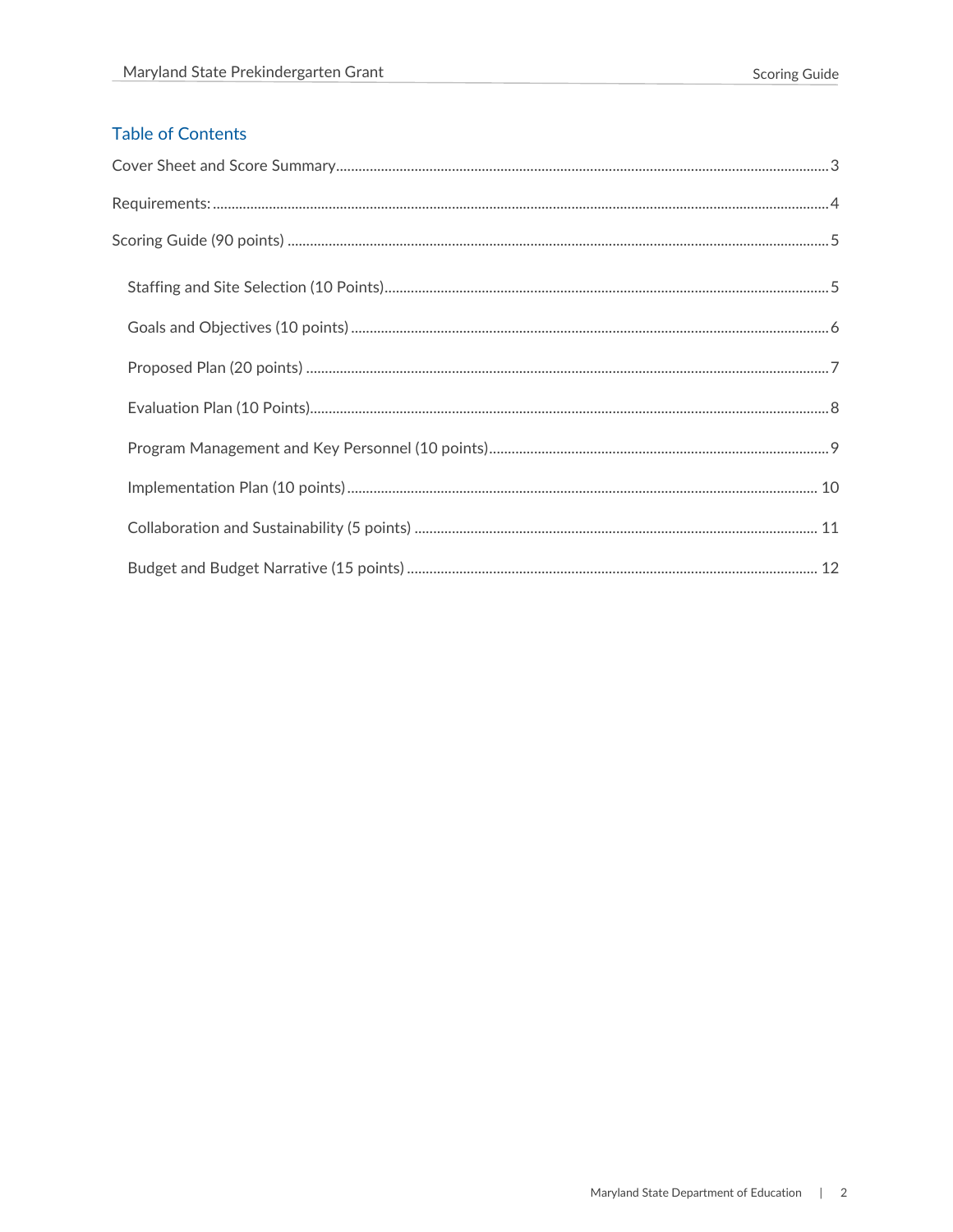### <span id="page-3-0"></span>Cover Sheet and Score Summary

Lead Agency: Maryland State Department of Education

Proposal Title: Prekindergarten Expansion Grant

| Applicant:          |      |
|---------------------|------|
| Name of Reviewer:   |      |
| Reviewer Signature: | Date |

#### SCORE SUMMARY

| Section                                        | <b>Maximum Score</b> | <b>Reviewer's Score</b>   |
|------------------------------------------------|----------------------|---------------------------|
| <b>Staffing and Site Selection</b>             | 10                   | -----------               |
| <b>Goals and Objectives</b>                    | 10                   | __________                |
| <b>Proposed Plan</b>                           | 20                   |                           |
| <b>Evaluation Plan</b>                         | 10                   |                           |
| Program Management and<br><b>Key Personnel</b> | 10                   |                           |
| Implementation Plan                            | 10                   |                           |
| Collaboration and<br>Sustainability            | 5                    |                           |
| <b>Budget and Budget Narrative</b>             | 15                   |                           |
| <b>Total Score</b>                             | 90                   | _________<br>____________ |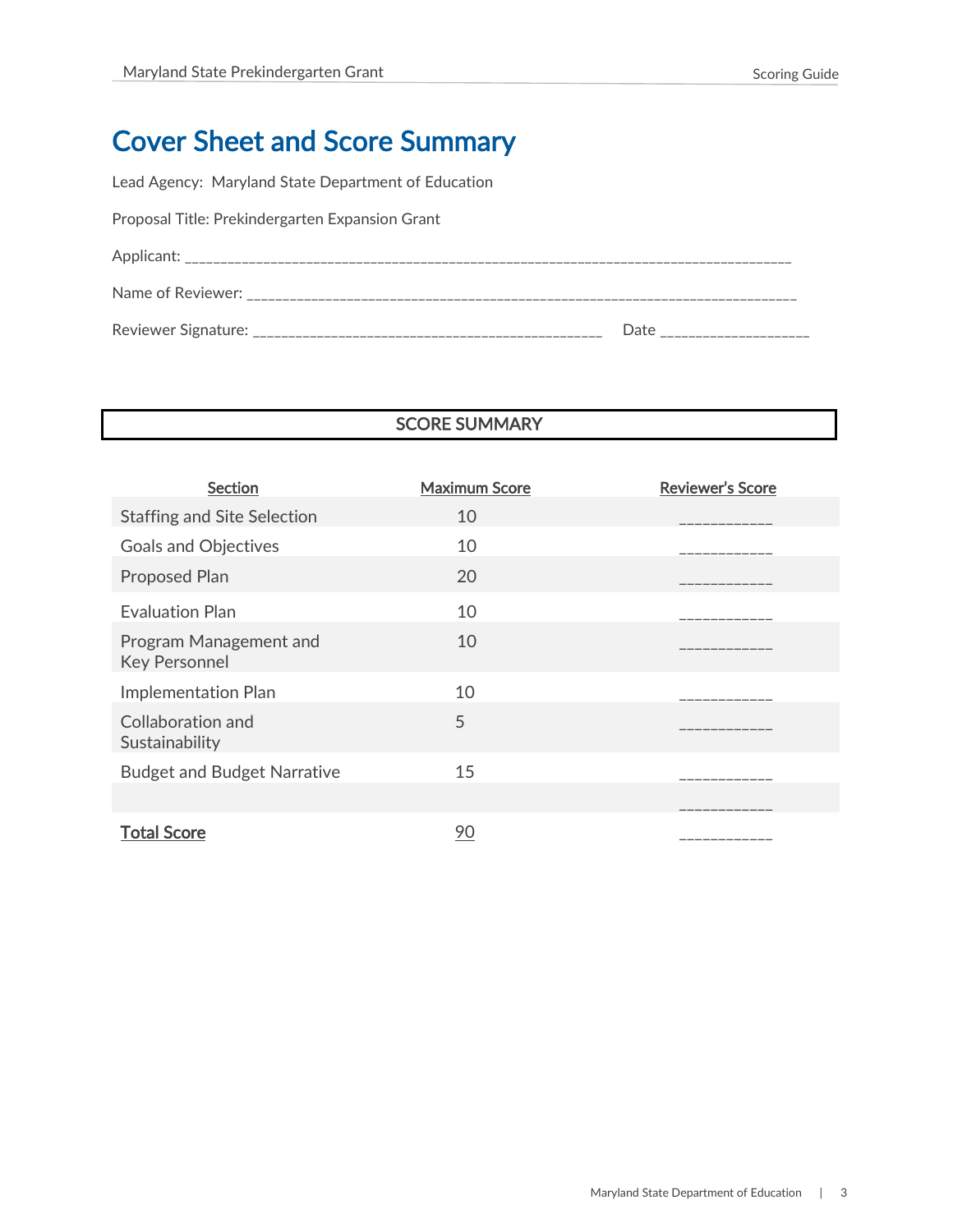### <span id="page-4-0"></span>Requirements:

All proposals must meet the following requirements to be considered for funding (check all requirements met by this proposal):

- All Sections
- Appendices included
- Assurances Signed

Use this page to make comments about the proposal in general or to address concerns not addressed elsewhere in the rubric.

Comments: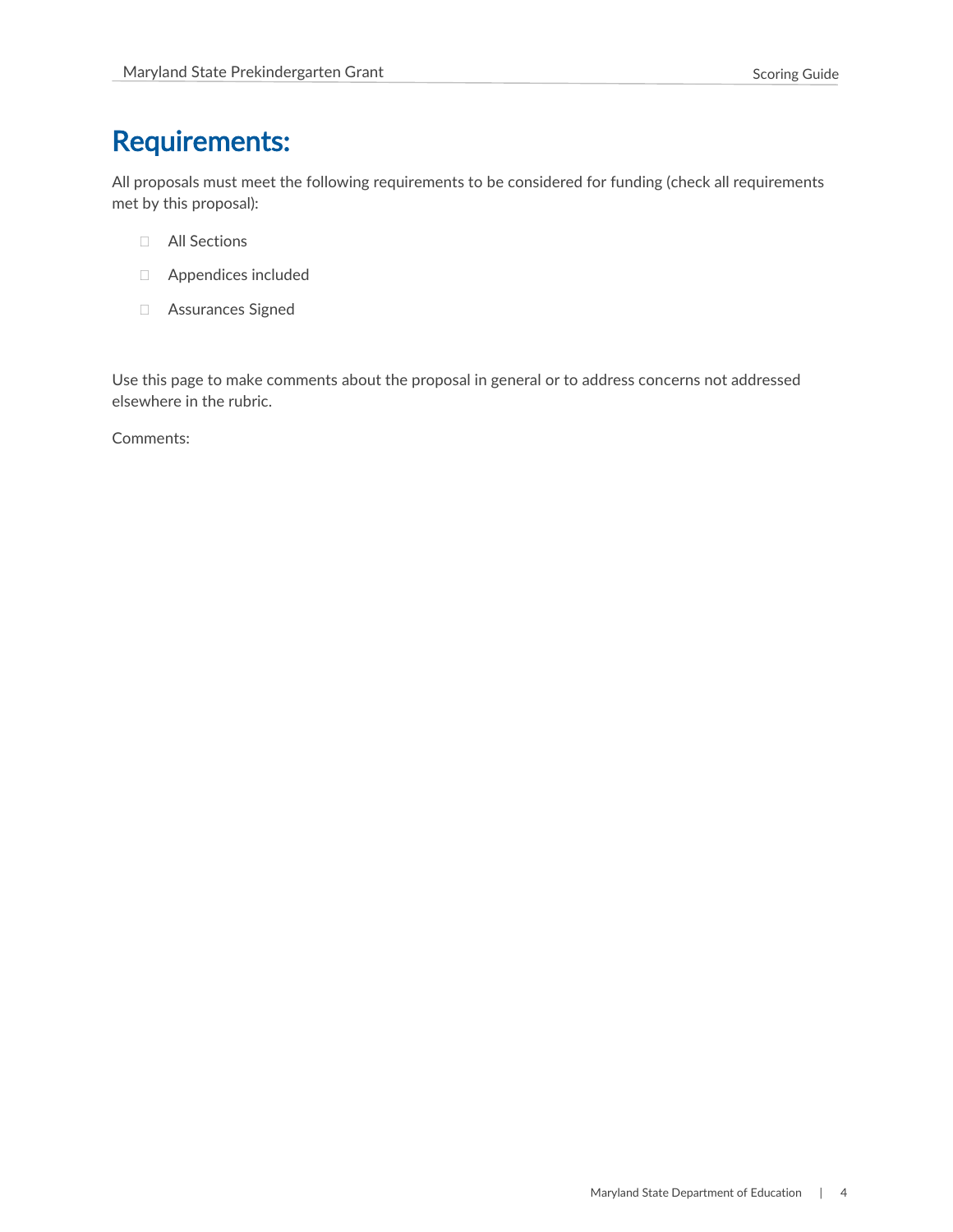### <span id="page-5-0"></span>Scoring Guide (90 points)

#### <span id="page-5-1"></span>STAFFING AND SITE SELECTION (10 POINTS)

Criteria:

- $\Box$  Classrooms are led by staff with high qualifications. By July 1, 2022, each classroom under this program must be staffed with a qualified lead teacher with a Maryland state teaching certificate.
- □ Assistant teachers must have a minimum of a high school diploma.
- $\Box$  If the classroom has more than 10 children enrolled, an Assistant Teacher must be provided who meets qualifications.

| Exemplary                                                                                                | Meets Standard                                                                                       | Does not meet Standard                                                                                 |
|----------------------------------------------------------------------------------------------------------|------------------------------------------------------------------------------------------------------|--------------------------------------------------------------------------------------------------------|
| (Completes table as listed and<br>provides all supporting<br>documentation referenced in<br>Appendices.) | (Completes table as listed but only<br>some supporting documentation is<br>provided.)<br>Points: 5-8 | (Table not completed as listed and<br>all supporting documentation is not<br>provided.)<br>Points: 0-4 |
| Points: 9-10                                                                                             |                                                                                                      |                                                                                                        |

#### STAFFING AND SITE SELECTION (10 total points)

Points Assigned: \_\_\_\_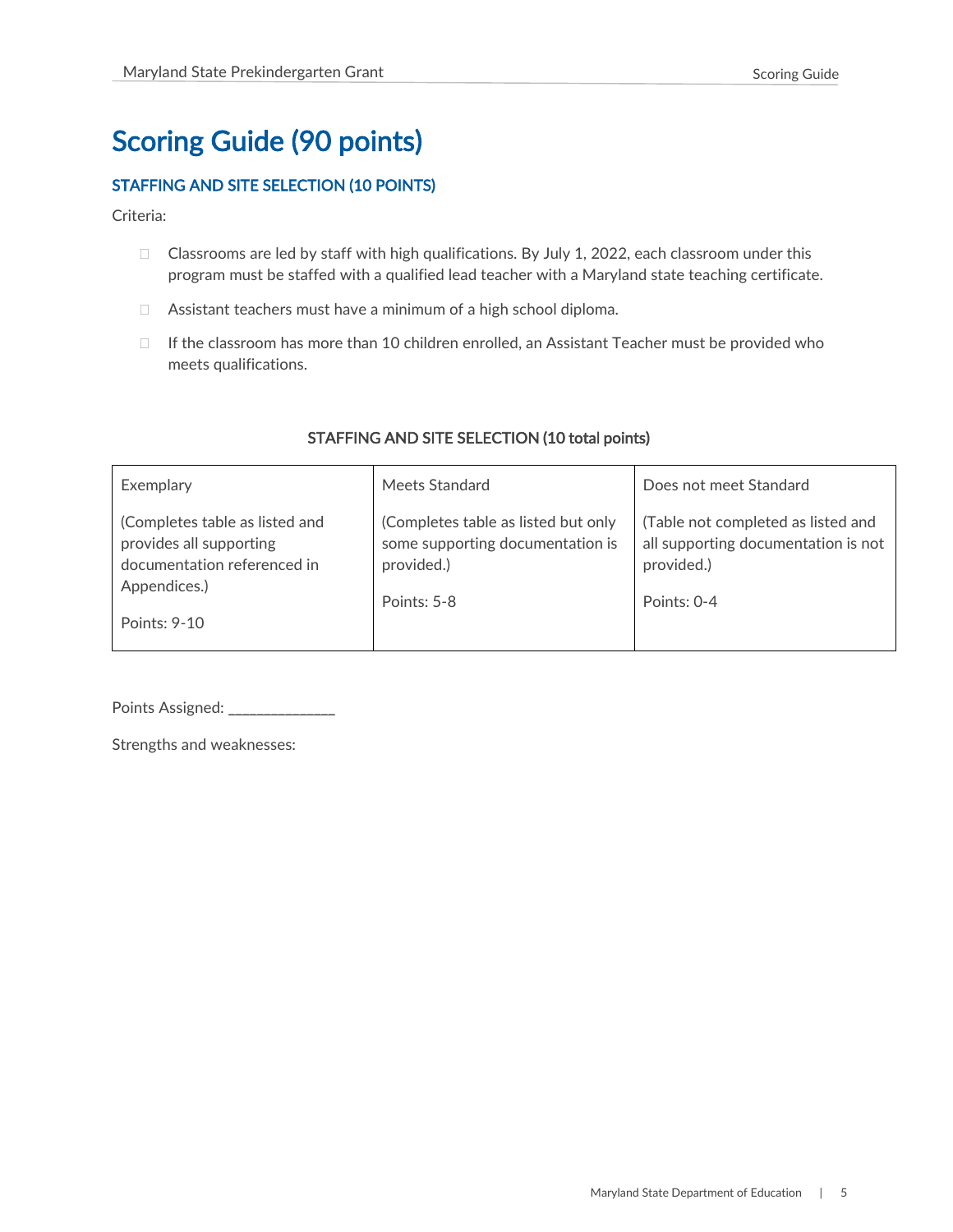#### <span id="page-6-0"></span>GOALS AND OBJECTIVES (10 POINTS)

Criteria:

- $\Box$  Goal(s), objective(s) are clearly stated.
- $\Box$  Goal(s), objective(s) and are measurable.
- $\Box$  Goal(s), objective(s) and milestones are both ambitious and realistic.
- Goals have annual deadlines.
- $\Box$  Objectives measure progress towards the goal(s) and include evidenced based curriculum and resources that will be used to address the Early Learning Standards.
- $\Box$  A target population, a date, the criterion(a) for success, and how it will be measured is included.

| <b>Exemplary</b>                                                                                       | <b>Meets Standard</b> | Does not meet Standard                         |
|--------------------------------------------------------------------------------------------------------|-----------------------|------------------------------------------------|
| (More than one goal is addressed in<br>addition to meeting all criteria<br>listed in "Meets Standard") | (Meets all criteria)  | (Does not meet one or more of the<br>criteria) |
| Points: 8-10                                                                                           | Points: 5-7           | Points: 0-4                                    |
|                                                                                                        |                       |                                                |

#### GOALS AND OBJECTIVES (10 total points)

Points Assigned: \_\_\_\_\_\_\_\_\_\_\_\_\_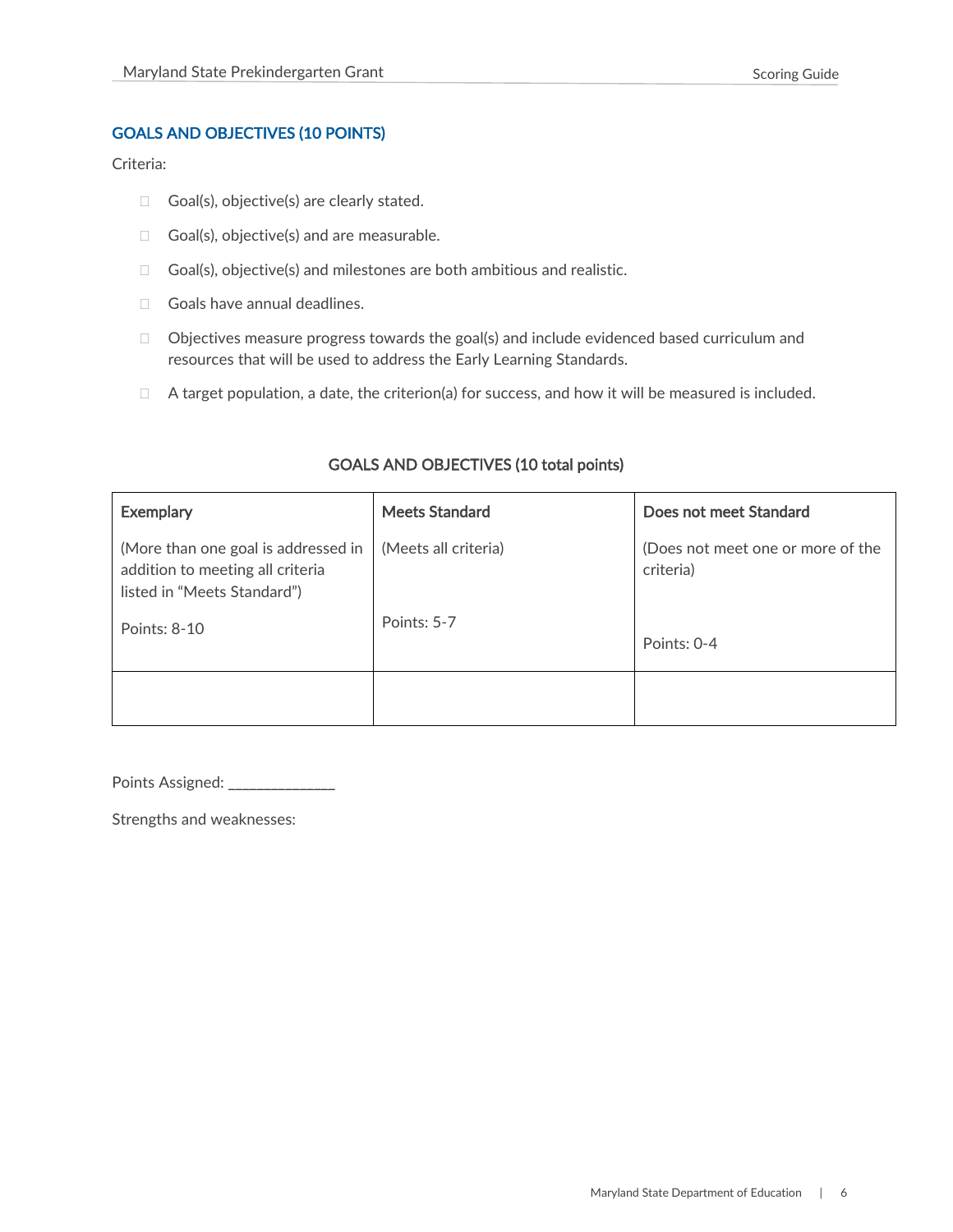#### <span id="page-7-0"></span>PROPOSED PLAN (20 POINTS)

Criteria:

- $\Box$  Plan meets the characteristics of the Definition of High Quality Prekindergarten which include:
- $\Box$  The program has a clear plan to ensure that all eligible children are provided access to the program.

The curriculum that will be used for all age groups is evidence-based.

There is a clear plan on how instructional staff will be supported to ensure fidelity of implementation, including at least 15 hours of Professional Development.

The program provides full-day instruction (at least 6.5 hours per day, 180 school days per year)

There is a clear plan of how the program will offer both screening and referral services covering at least vision, hearing, speech and language, health, and physical development.

The program has a clear plan to coordinate with the local education agency or local departments of health and social services and provide additional support services for prekindergarten families.

There is a robust parental engagement plan and that incorporate educational activities beyond the classroom into the program will be prioritized. The program's family engagement strategies are in accordance with the Maryland Early Childhood Family Engagement Framework.

| <b>Exemplary</b>                                                   | <b>Meets Standard</b> | Does not meet Standard                     |
|--------------------------------------------------------------------|-----------------------|--------------------------------------------|
| (Meets all criteria and provides a<br>detailed description of each | (Meets all criteria)  | (Does not meet one or more of<br>criteria) |
| criteria)<br>Points: 16-20                                         | Points: 11-15         | Points: 0-10                               |

#### PROPOSED PLAN (20 total points)

Points Assigned: \_\_\_\_\_\_\_\_\_\_\_\_\_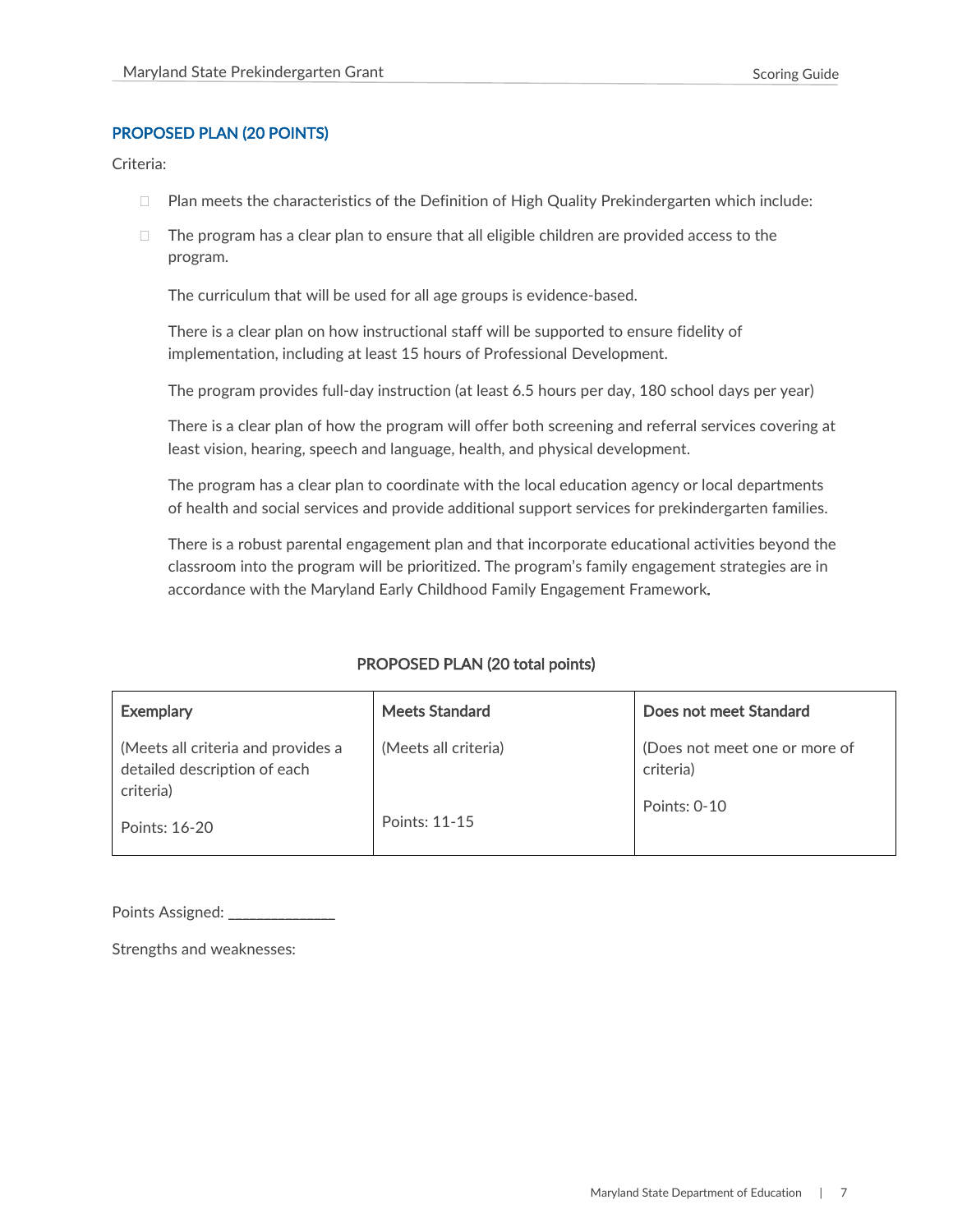#### <span id="page-8-0"></span>EVALUATION PLAN (10 POINTS)

Criteria:

- $\Box$  There is a clear plan of how the program will offer both screening and referral services covering at least vision, hearing, speech and language, health, and physical development.
- $\Box$  The plan has a clear program evaluation in place to ensure continuous program improvement
- $\Box$  The program states the specific data and instruments that will be used to determine the quality of the program.
- $\Box$  The program is clear about how this information will be used to support continuous quality improvement.
- $\Box$  There is a plan for how parents will be informed about student progress and areas of concern.
- $\Box$  It is clear how program success will be determined.

#### EVALUATION PLAN (10 total points)

| <b>Exemplary</b>     | <b>Meets Standard</b> | Does not meet Standard             |
|----------------------|-----------------------|------------------------------------|
| (Meets all criteria) | (Meets 3-4 criteria)  | (Does not meet 2 or more criteria) |
| Points: 8-10         | Points: 5-7           | Points: 0-4                        |

Points Assigned: \_\_\_\_\_\_\_\_\_\_\_\_\_\_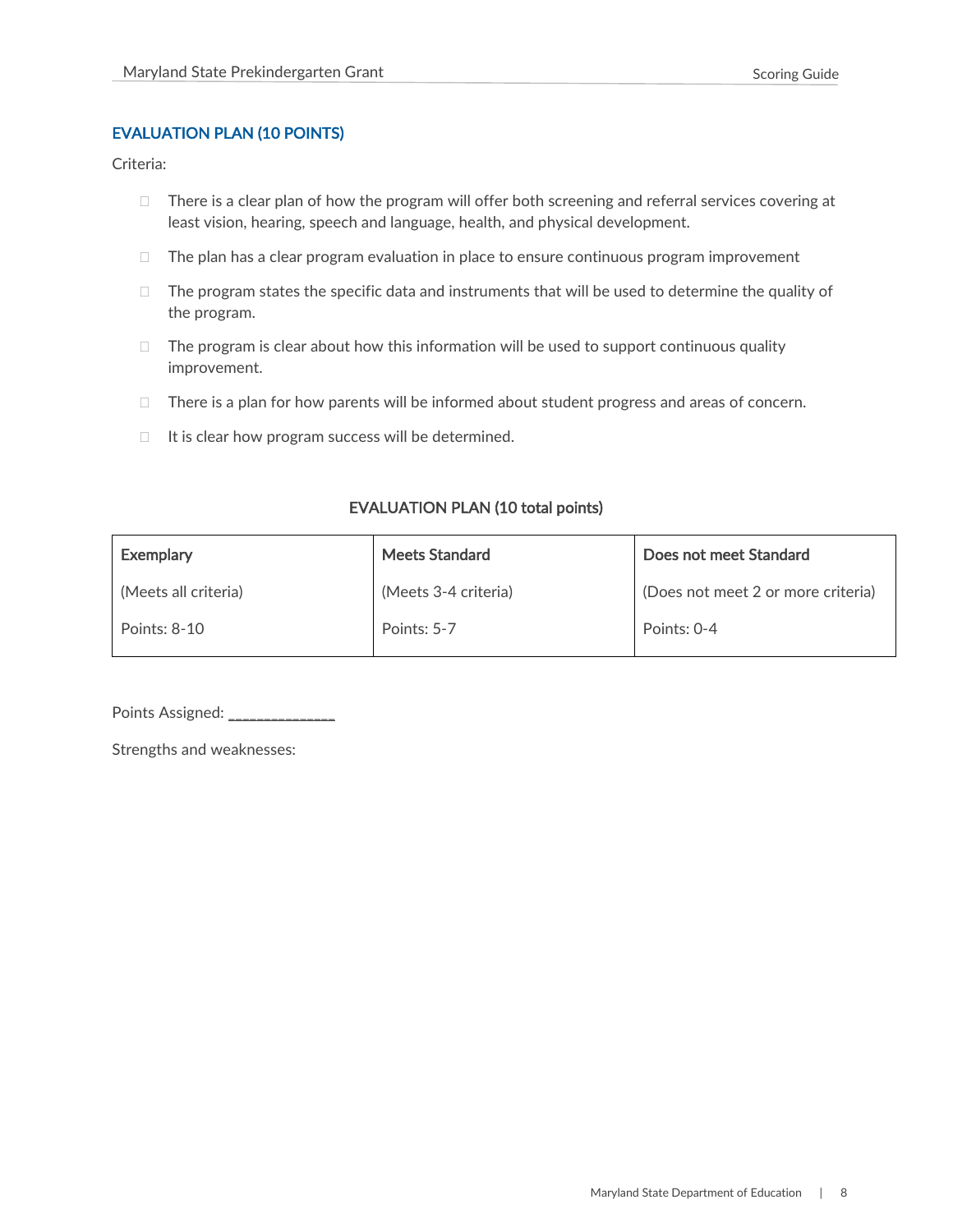#### <span id="page-9-0"></span>PROGRAM MANAGEMENT AND KEY PERSONNEL (10 POINTS)

Criteria:

- $\Box$  Lists all administrative key personnel responsible for the successful implementation and monitoring of the grant requirements
- □ Resumes are provided for key personnel.
- $\Box$  Key personnel includes the personnel responsible for instructional oversight (supporting the teachers instructionally) and a resume demonstrating that they have the educational qualifications to do so.

Note: Resumes for teachers are not included.

| <b>Exemplary</b>                                                                                                                                       | <b>Meets Standard</b>                                                                                     | Does not meet Standard                      |
|--------------------------------------------------------------------------------------------------------------------------------------------------------|-----------------------------------------------------------------------------------------------------------|---------------------------------------------|
| (Meets all criteria including the<br>personnel responsible for<br>instructional oversight have<br>educational qualifications to do so)<br>Points: 8-10 | (Meets all criteria including the<br>personnel responsible for<br>instructional oversight)<br>Points: 4-7 | (Does not meet all criteria)<br>Points: 0-3 |
|                                                                                                                                                        |                                                                                                           |                                             |

#### PROGRAM MANAGEMENT AND KEY PERSONNEL (10 total points)

Points Assigned: \_\_\_\_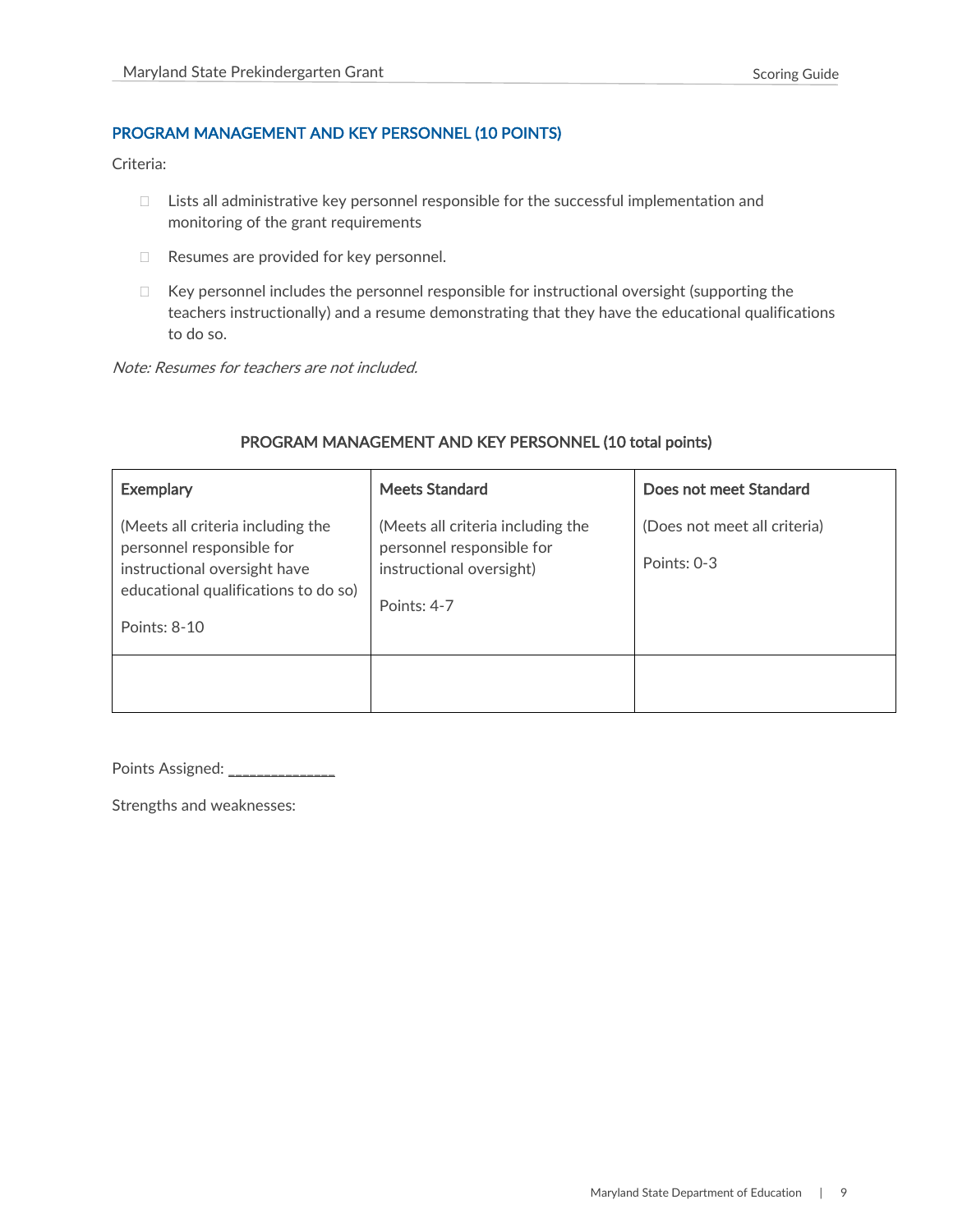#### <span id="page-10-0"></span>IMPLEMENTATION PLAN (10 POINTS)

Criteria:

- $\Box$  The activities directly support the achievement of the goals and objectives.
- $\Box$  Goals, strategies, and activities described in the proposed plan are addressed in the Implementation Plan.
- $\Box$  Goals strategies, and activities explicitly describe how the program will progress throughout the length of the grant.

#### **Exemplary** (Goals, strategies and activities described in the proposed plan are addressed in the Implementation Plan and are explicit in describing how the program will progress throughout the length of the grant) Points: 6-10 Meets Standard (Goals, strategies, and activities described in the proposed plan are addressed in the Implementation Plan but are not explicit in describing how the program will progress throughout the length of the grant) Points: 3-5 Does not meet Standard (Goals, strategies, and activities, described in the proposed plan are not addressed in the Implementation Plan) Points: 0-2

#### IMPLEMENTATION PLAN (10 total points)

Points Assigned: \_\_\_\_\_\_\_\_\_\_\_\_\_\_\_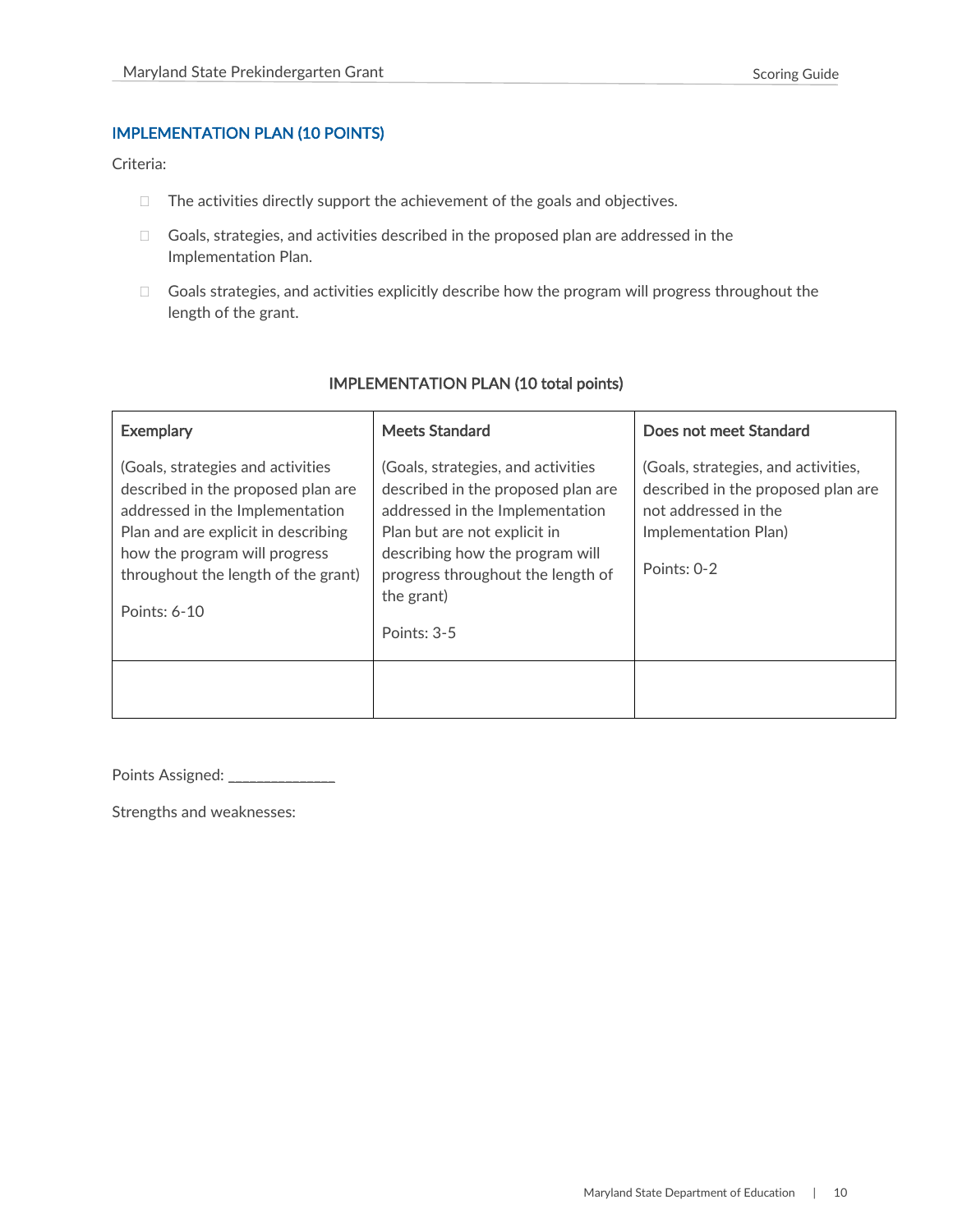#### <span id="page-11-0"></span>COLLABORATION AND SUSTAINABILITY (5 POINTS)

Criteria:

- Description of plan for joint collaboration between LEAs and private providers.
- $\Box$  The program lists collaborating partners and their respective roles in the successful outcome of this project (i.e. libraries, business partnerships, Department of Social Services, mental health care organizations, Judy Center Early Learning Hub, Early Childhood Advisory Council, etc.).
- $\Box$  There is a long-term plan for sustainability and community and business partnerships, with matching funds to the extent possible.

| <b>Exemplary</b>                                                                                                      | <b>Meets Standard</b>                                              | Does not meet Standard                                                                    |
|-----------------------------------------------------------------------------------------------------------------------|--------------------------------------------------------------------|-------------------------------------------------------------------------------------------|
| (Meets all criteria including the<br>long-term plan for sustainability<br>and community and business<br>partnerships) | (Meets all conditions listed for each<br>criterion)<br>Points: 2-3 | (Does not meet one or more of the<br>conditions listed for each criterion)<br>Points: 0-1 |
| Points: 4-5                                                                                                           |                                                                    |                                                                                           |
|                                                                                                                       |                                                                    |                                                                                           |

#### COLLABORATION AND SUSTAINABILITY (5 total points)

Points Assigned: \_\_\_\_\_\_\_\_\_\_\_\_\_\_\_